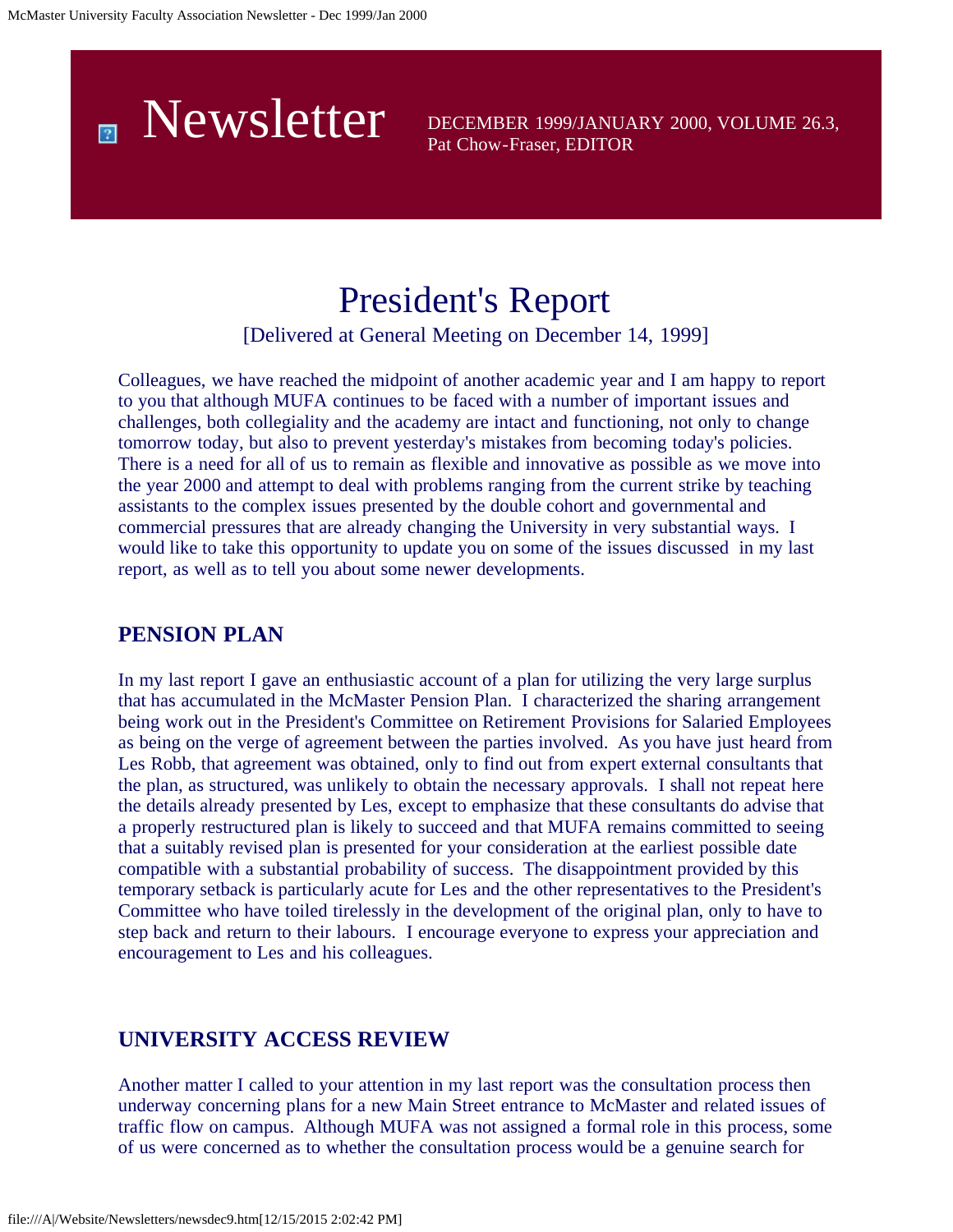inputs which would be used to inform the process, or primarily a public relations exercise designed to sell a decision which had already been made. Stefania Miller and I attended the various public fora, both on and off campus, to obtain an independent assessment of concerns being expressed, and have closely followed the subsequent fate of the original proposals. I am pleased to report to you that the consultation appears to have been a meaningful process. An extremely wide range of differing viewpoints were expressed in those public meetings. Subsequent discussions in the University Planning Committee and the resulting recommendations which have now received approval by the Board of Governors clearly reflect those concerns. The wording of those recommendations is available in the report of the University Planning Committee, but I shall attempt to summarize them for you. A new Main Street entrance has been approved so that the University can enter into discussions with the city and coordinate plans for a new entrance with the city's review of traffic flow on Main Street and the possible development of a four-way intersection at Emerson and Main. The details of a new entrance will necessarily depend to some extent on decisions made by the city as a result of its own class environmental impact study. In the meantime, decisions about changes to existing traffic flow on campus will be delayed until the details of a new entrance are known, the results of a consultant's report on campus parking and traffic flow have been received, and examination has been made of possible ways to reduce vehicular trips to campus. I believe that the administration is to be congratulated on the provision of a genuine process of consultation and on adopting a carefully considered approach reflecting the concerns of all share holders. Issues of maintaining the primarily pedestrian nature of the campus core and of abating traffic in residential areas surrounding the University have not gone away. They will be revisited in the very near future, but with more relevant data in hand and, hopefully, a continuing refusal to accept the proposition that there is only one possible solution to our access, traffic and parking problems.

### **DOUBLE COHORT**

Yet another issue I mentioned to you in my last report concerns planning for enrollment increases. Such planning is the province of the University's established planning mechanisms. However, it is obvious that MUFA holds a stake in the outcome of this planning since its members will have to fulfill their instructional roles under the resulting conditions. Our Academic Affairs Committee and our representatives to the Joint Committee have thus sought to keep abreast of planning in this area and to make enquiries or offer comments when they seem to be in order. As you may have heard elsewhere, plans now call for a full-time undergraduate enrollment of 14,500 to 14,900 by the year 2003. It is emphasized that this figure is conditional on obtaining additional operating funds for currently unfunded enrollment, as well as for the projected enrollment increase. We also now know much about plans for physical facilities needed to deal with the projected enrollment. These plans are contained in the University's application to the province's SuperBuild fund and primarily consist of extensive renovation and improvement of existing space for better utilization. The only new building proposed is a major addition to the Life Sciences Building.

The main remaining unknown, one that is particularly close to our interests, concerns planning for additional faculty and staff to deal with the projected enrollment increase. We are told that such planning has begun, but is only in its earliest stages. We have indicated in the Joint Committee that we would like to have a closer vantage point on this process and a way to indicate any concerns which develop. The administration contingent in the Joint Committee is currently considering how this might be accomplished. We shall continue to monitor the situation closely, provide inputs when appropriate and keep you informed as to developments.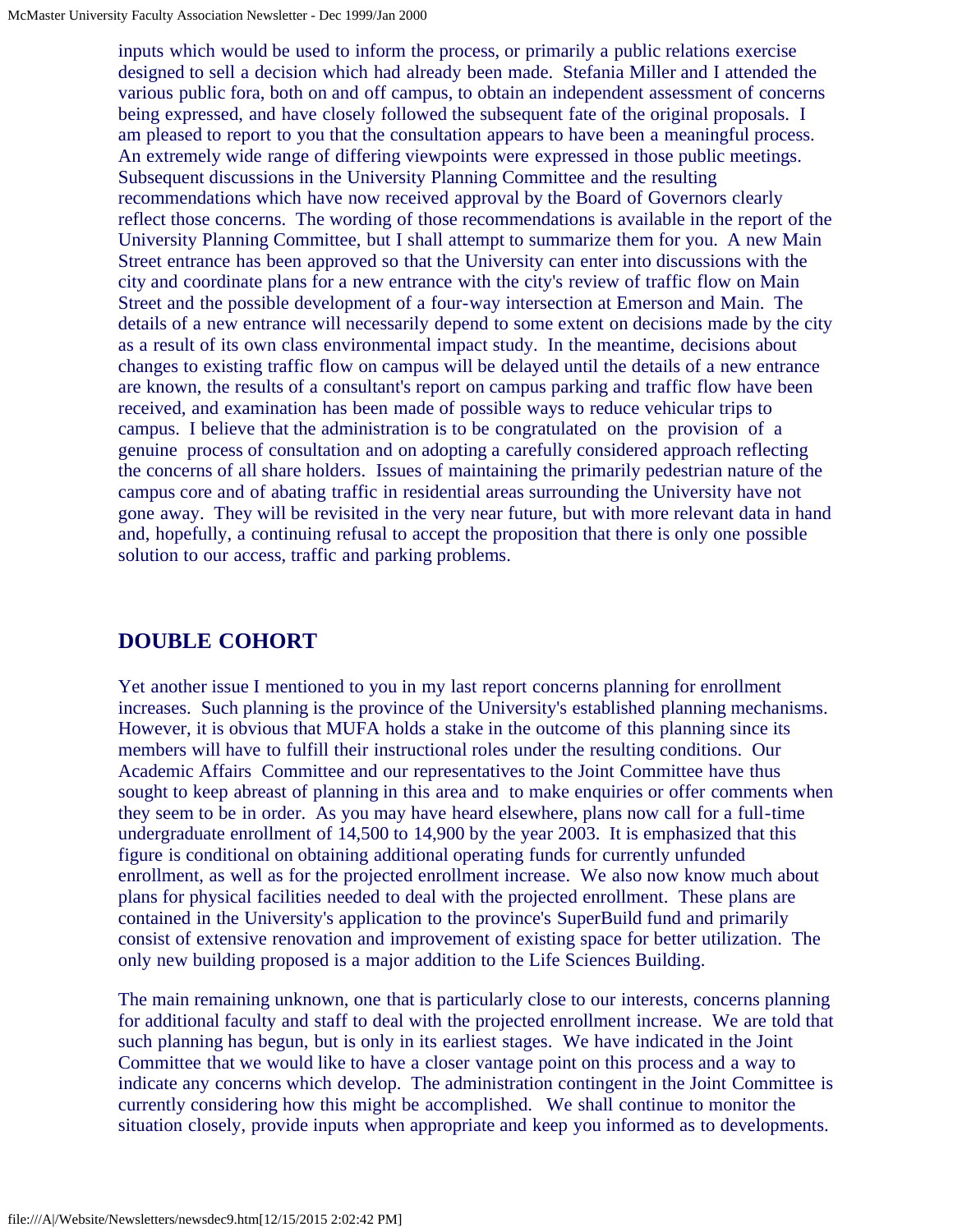## **JOINT COMMITTEE**

While on the topic of the Joint Committee, I shall attempt to update you on developments there. As indicated in my last report, the Joint Committee has commissioned a review of the CP/M model and related issues. The subcommittee charged with that review has been struck and consists of Alan Harrison, Bernadette Lynn, Harvey Weingarten and myself. One meeting of the subcommittee has been held which was primarily devoted to identifying issues and considering procedures. This work will continue in the new year.

Another continuing issue in the Joint Committee concerns protection of privacy with respect to electronic communication. This issue has been before the Joint Committee for a few years now and has proven very difficult to resolve. In the meantime, related issues have arisen with respect to other technologies such as video surveillance and logging security systems. In all these matters the issue is not whether such activities should occur, but how to provide reasonable safeguards against their being used to invade personal privacy rather than for their intended purpose of providing adequate security and safety. Current thinking in the Joint Committee is that all these issues might reasonably be treated within the framework of revisions to the existing University policy on privacy and freedom of information which is itself rather dated. A major rewriting of this policy goes well beyond the mandate of the Joint Committee since it is a University policy applying to all members of the campus community. The Joint Committee is currently considering how to get such a process started.

Yet another issue I raised in my last report concerns the increasing gap between tuition fees and the tuition bursary for dependents of MUFA members. When MUFA representatives raised this issue in the Joint Committee, the administration contingent refused to consider increasing the previously negotiated cap of \$200,000 per year on this benefit since we are locked into the three-year remuneration agreement negotiated last year. They did agree, however, to provide an accounting of the utilization of these funds in recent years, with an eye to whether the individual entitlement could be increased without increasing the overall cap. Such a review indicated that the available funds were not being totally utilized and it was thus agreed that the individual bursary could be increased. The exact amount of that increase will be substantial, but is still under consideration, as is the issue of whether the increase can be made retroactive to last September. I hope that these details can be resolved before the beginning of second term.

Two new MUFA initiatives in the Joint Committee have been to request a benefits performance analysis and to request negotiation of a policy with respect to faculty rights and obligations during work stoppages by other groups. The current benefit structure has been in place for several years and was designed to bring increasing benefit costs to the University under control, as well as to maximize the usefulness of the benefit package to MUFA members. The time now seems right to evaluate how well those objectives are being met.

The need for a mutually agreed upon policy on faculty rights and obligations during work stoppages by other groups has been made very clear by the threatened strike of part-time instructors last year and the actual strike currently underway on the part of teaching assistants. Some of the tensions that have developed between MUFA and the administration in the current situation are unfortunate and might have been largely avoided if such a policy had been in place. Our collegial relationship with the administration appears to function much better when issues are worked out in a calm contemplative atmosphere than when the pressures of the moment lead to communication by fiat on the part of both parties.

The MUFA Executive has already communicated with you concerning their views as to your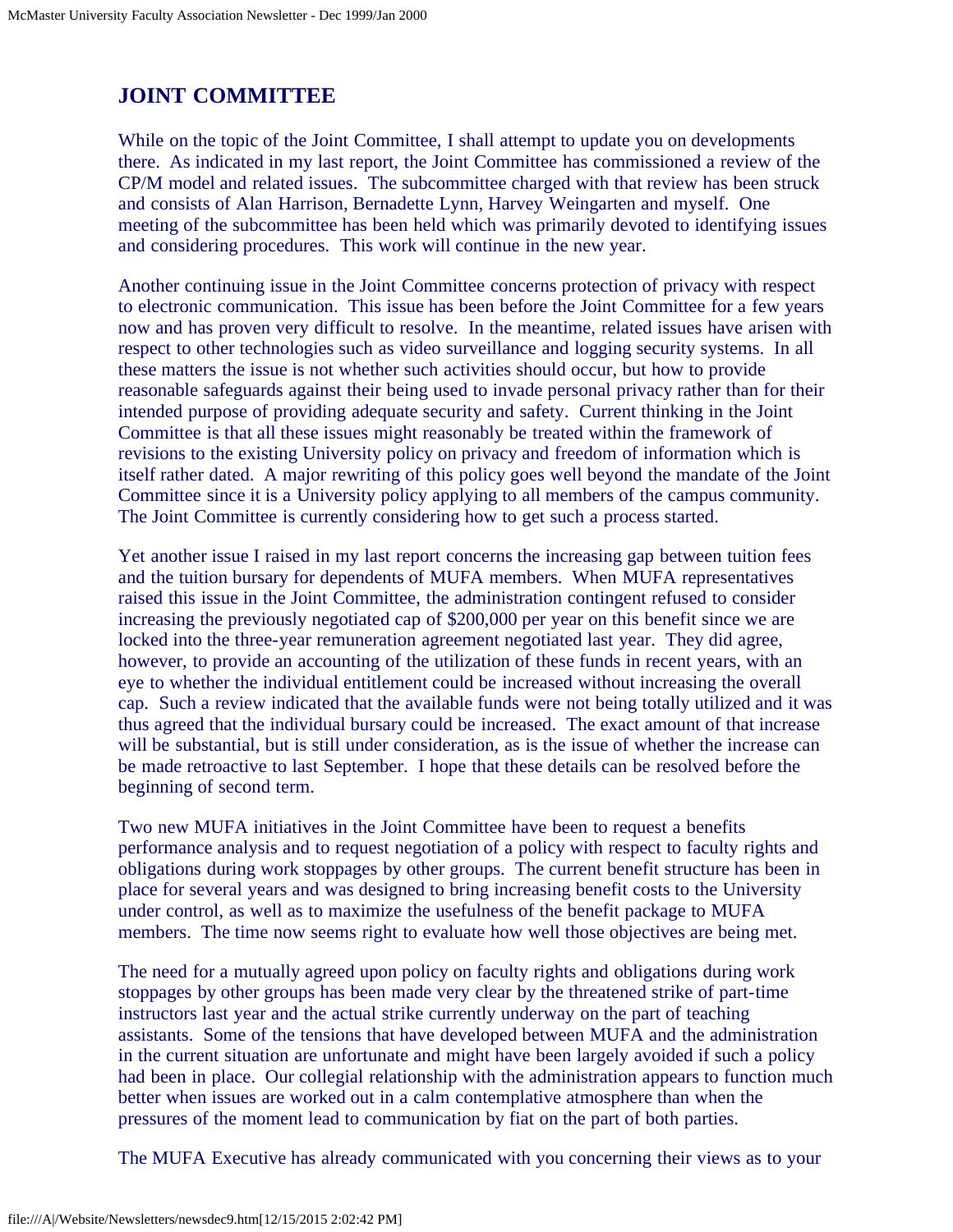rights with respect to doing the work of striking teaching assistants or crossing their picket lines. I shall not belabour that communication here. However, there have been some suggestions that our position failed to address faculty obligations or failed to support the right of faculty to do the marking of striking teaching assistants if they so desire. It was not our intent to develop a complete policy on faculty rights and obligations in heat of the immediate situation. That task properly belongs to the Joint Committee. Rather, our intent was to clarify our position in the context of repeated statements without further explanation that "faculty will be responsible for marking." This statement was a serious concern for some MUFA members either because of practical limitations to what they felt able to do in this respect or because of issues of conscience. We did not see any statements being made which challenged the right of faculty to do the work of striking teaching assistants if they so desired. If anyone feels they are being unduly pressured in this respect, please let us know and we shall also attempt to address that concern. For now I would simply like to remind members that this is not our labour dispute and that the most constructive contribution we can make to its settlement is to continue urging both parties to return to the bargaining table and find a settlement so that the entire University community can return its undivided attention to fulfilling the functions for which we are here.

## **NEWS IN BRIEF**

Once again I find myself with a remaining list of items I wanted to tell you about and a report which is becoming rather long. I shall very briefly mention a few other items that I think will be of interest to you. The MUFF allocations for this year have been proposed by the MUFF Committee and approved by the Board of Governors. Two of the provisions will be of special interest to faculty and librarians. Last year MUFF provided up to \$300 per person for the purpose of assisting with expenses associated with presenting at professional conferences. That provision has been extended in the current year to \$500 per person. Also, MUFF will provide a fund of \$100,000 for competitive scholarships to McMaster for the children of McMaster employees. That fund should provide further assistance with the sizable gap between tuition and tuition bursaries, although the details of that competition have not yet been announced.

The MUFA committee considering possible revisions to processes and structures within MUFA with respect to negotiating and approving faculty remuneration is currently drafting a report to the MUFA Executive. I shall report to you further when this report has been received and considered.

The large stack of policies negotiated by the Library Negotiations Committee continues to rest on the Provost's desk awaiting appropriate routing for final approval. The Provost has assured me that he will attempt to deal with this by the end of the calendar year. I fully appreciate that urgent issues such as the strike by teaching assistants and the need to plan and obtain funding for dealing with the double cohort have produced delays in dealing with some issues having a less critical time line.

In closing, I would like to wish all of you a productive and prosperous new year. Welcome to the twenty-first century where today has become tomorrow.

> *John Platt MUFA President*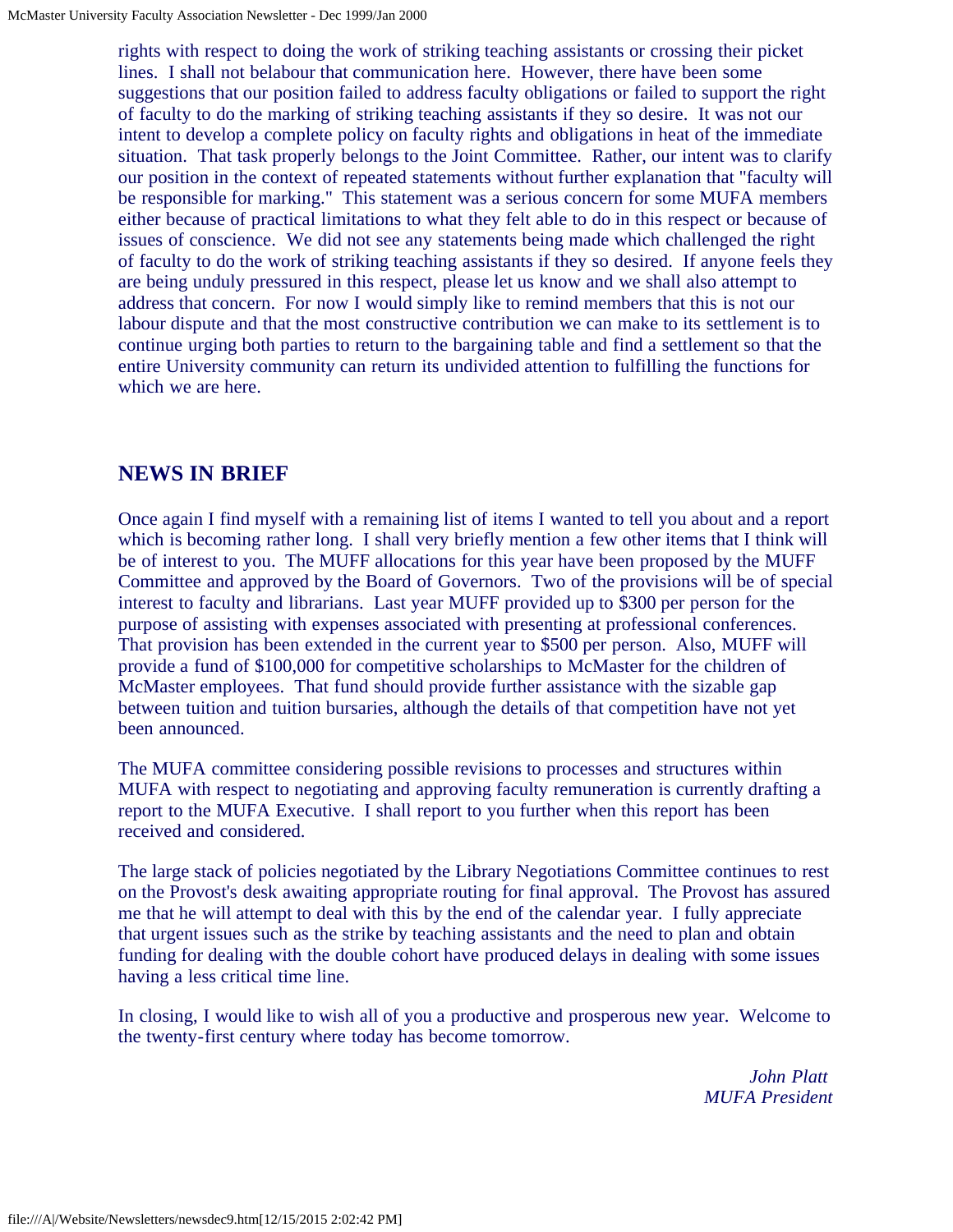$|2|$ 

# Universities for Sale:

### Resisting Corporate Control over Canadian Higher Education

#### **Book Review**

A decade ago, on the occasion of the 900th anniversary of the establishment of the University of Bologna, Giovanni Agnelli, then Chairman of Fiat, addressed the subject of the role of the university in the modern, rapidly changing world. After noting that it was "encouraging to see that the universities are doing much more to seek out and establish links with industry and economic circles," Agnelli went on to stress how "university circles insist on a number of demands we regard as perfectly reasonable." The first of these he saw as "autonomy, which is essential if a university is to fulfil the purposes for which it exists. Autonomy means complete responsibility for the use of resources, for formulating programmes of study and research, and for choosing methods, teachers and scientific equipment." A second was "greater personal mobility," not only within the university between disciplines, but also by way of "two-way traffic over the bridge between the school and life, unimpeded by anything except respect for each other's independence." Finally, he observed that "the teaching profession must be given greater content and stronger motivation"; that more "recognition of merit and ability" in the university system would "raise to their peak abilities now cramped by regulations too narrow for the steadily broadening horizons of knowledge and training."

The optimistic and up-beat tone of Agnelli's address contrasts sharply with that of Neil Tudiver's piece which is almost a dirge for the Canadian university. Tudiver's message is that Canadian universities are in the process of selling not only their souls, but their bodies too, to business corporations. They are, he insists, "already well down a path towards privatization, in the sense that more revenue comes from private sources, services are geared to corporate supporters, and decision-making follows classic business patterns based on profit centres instead of service units" (p. 7).

The evidence marshalled in support of the thesis is fragmentary and at times anecdotal. More than half of the book's two hundred and forty or so pages are given over to an historical account of the development of public and private funding arrangements for the country's universities and of faculty unionization and attendant disputes within them. The relevance of much of this material is not always obvious and prompts the suspicion that it was prepared originally with a different project in mind. Nevertheless, the argument contained within these pages that the funding arrangements that emerged, with all of their inherent jurisdictional conflicts between the Federal and Provincial governments, proved to be disastrously fragile when regimes of budget-cuts and bottom-line accountability arrived, is well-supported by the record and by many other informed accounts. Where the universities might have turned for relief when their revenues began to fall, other than to the students and the private sector, is not an historical issue that Tudiver is willing to tackle. It is only later in his book, in his speculations on the 21st century that he shows his hand — "Government must set higher priorities for social spending, and renew a commitment to public-financing of post-secondary education, without requirements for commercialization" (p. 192).

As an historian, Tudiver prefers to view the past in terms of a struggle between faculty unions as the upholders of traditional values and quality, and cost-cutting administrators and boards bent on commercializing the university. "Unionization began," he insists, "because faculty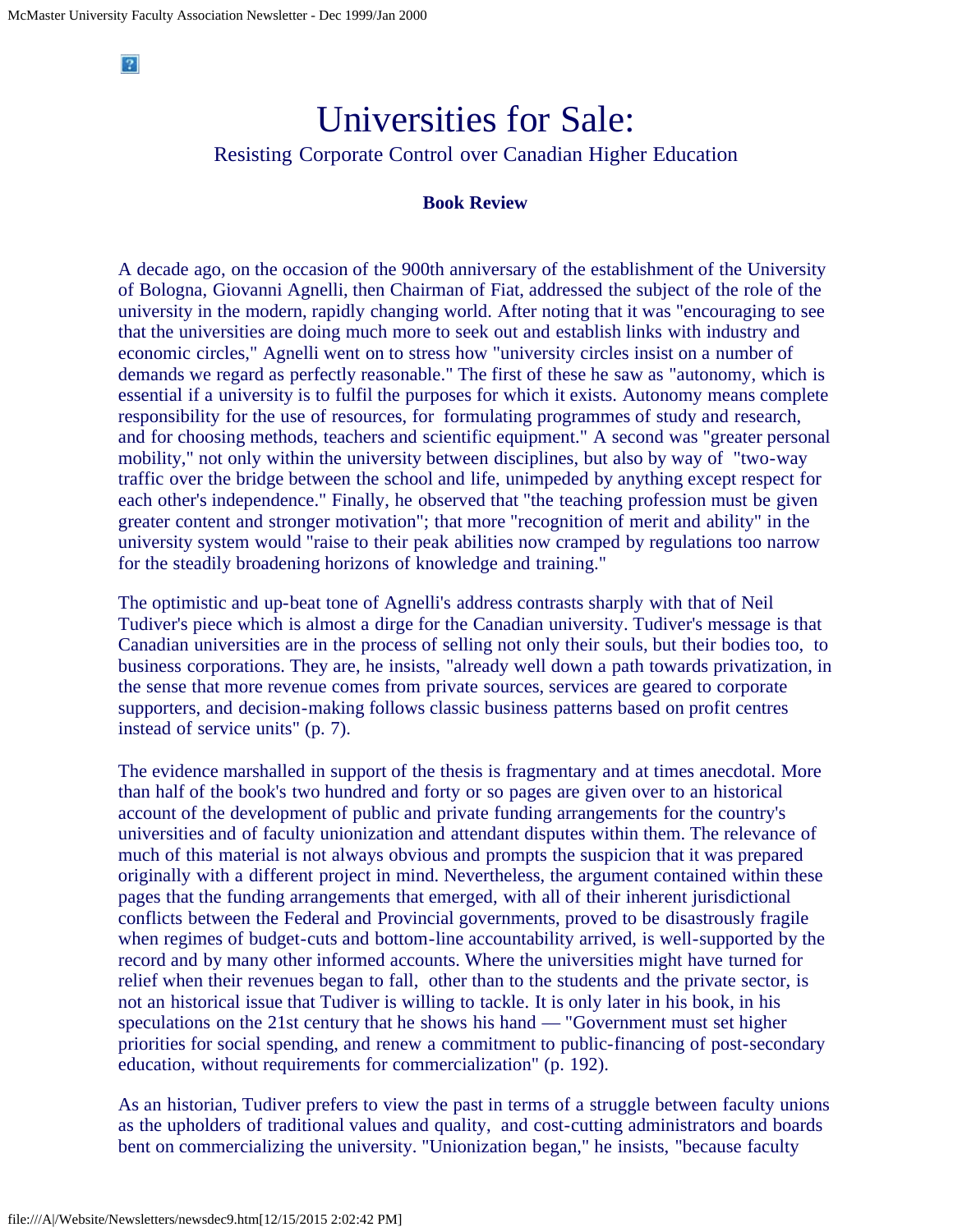were at risk of losing perquisites and salary improvements acquired in the 1960's. Their persistence has prevented university boards and administrators from weakening academic freedom and the autonomy of universities" (p. 136). Many critics, myself included, would counter with the argument that faculty unions impose a rigidity upon the university that virtually precludes any sensible and well-planned adjustment of programmes and complements in the face of budget reductions. But that would be heresy in the judgement of CAUT that co-published this book.

It is towards the end of his polemic, in his discussion of "Capitalist Research" and the "Corporate University" that Tudiver zooms in on his subject. And as in all such accounts there is much that rings true and much that is ignored. His contention that "Government now acts as matchmaker to marry business and university interests in seamless research enterprises" (p. 139), is fair comment on such programmes as those of BILD and the "centres of excellence" which are cited. But to conclude that, "Research is being run like a business, with projects designed to take advantage of commercial opportunities" (p. 152), biasses the account and ignores the fact that a lot of excellent basic research is going on in Canadian universities and is supported.

The "corporate university" is seen as "trafficking in intellectual property,"charging increasingly higher prices to "the student as customer," exploiting the teaching function by use of more technology and part-time instructors in order to "bring in more income at lower cost," and mounting larger and larger fund-raising drives. Yes, these are all too familiar features even on the home front. But do they adequately portray a modern Canadian university such as our own? I think not. We continue to offer programmes and conduct research in a wide range of disciplines, very many of which yield nothing in the form of marketable intellectual property. Our curriculum is shaped and controlled by faculty members at all levels and not by donors or board members. We choose our colleagues and we judge their performances; we even have a majority voice in the selection of our main administrators. Faculty members control the Senate, chair the budget committee and administer policies covering a wide range of issues. But these reassurances notwithstanding, there is in Tudiver's rhetoric an important reminder — vigilance and participation are essential if we are to ensure that these powers are not eroded. A benign and docile Senate, for example, should be a matter of far greater concern than corporate-sponsored billboards and pop machines on campus.

> *Les King Professor Emeritus, Geography & Geology*

**Neil Tudiver, Universities for Sale: Resisting Corporate Control over Canadian Higher Education, A CAUT Series Title, Toronto: James Lorimer and Company Ltd., 1999, pp. 248. ISBN 1-55028-690-0 (pbk).**

# Libraries 2000

CAUT Librarians Conference Banff, Alberta October 21-23, 1999 Rapid changes in technology and workplace organization have had a dramatic impact on academic libraries over the last decade and will continue to be dominant forces for the forseeable future. Academic librarians from across the country gathered in late October to examine these changes and discuss their implications for the profession. Three main themes were discussed in the sessions, from differing perspectives: re-organization, workload and commercialization.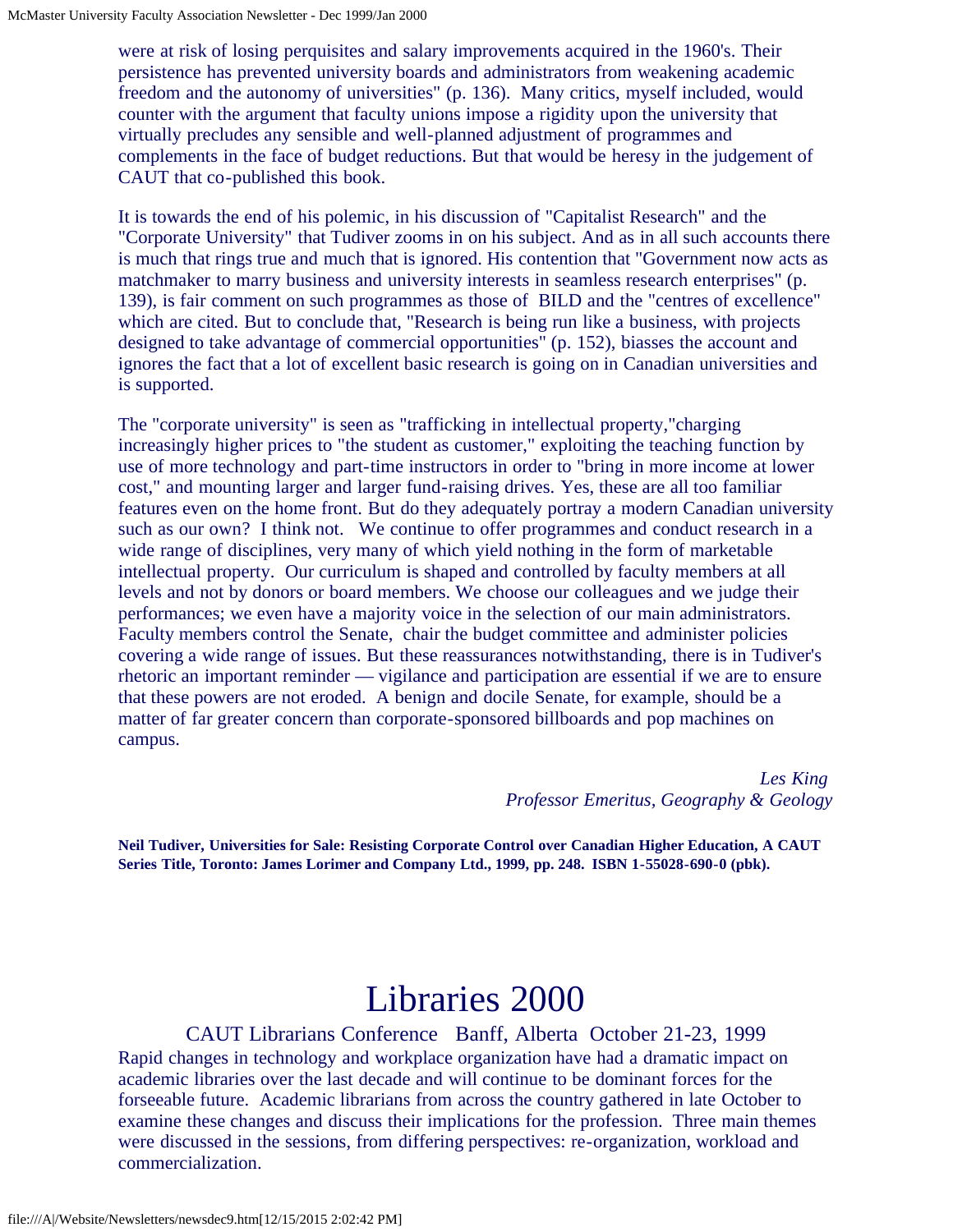Libraries and universities have undergone major re-structuring in response to funding cuts, and, to a lesser degree, technological change. Re-organization within universities has often affected the reporting relationship for libraries, sometimes in a postive way but just as often in a negative way. Different organizational models have developed within libraries. It was apparent after the presen-tations that no one model is the ideal and many factors can influence librarians' satisfaction with an organization.

In many cases, re-organization in a library has meant down-sizing. As a result, there are fewer professional librarians, fewer support staff and even more work to be done as the library adds electronic holdings to its collection. The stresses of an increasing workload are felt by many academic librarians and some coping mechanisms were discussed. Concerns were also raised about the 'next generation' of academic librarians and who will be prepared to take on the leadership roles, i.e. chief librarian, in the next ten to twenty years.

The effects of commercialization are being felt in many ways in the library, just as they are in universities. The largest commercial entities that libraries deal with are the publishers of print and electronic information and they are having an enormous impact on our collection development policies and on our service policies. Bundling of products affects what we buy and licensing agreements dictate who can use it. The emphasis on STM (science, technology and medicine) products has raised concerns for fine arts and humanities librarians who are seeing their disciplines neglected.

The conference was a wonderful opportunity to meet with colleagues from across the country to discuss issues of common concern to libraries and librarians. It is interesting to note that these issues: re-organization, workload, and commercialization, are also of concern to all members of the academic community. The CAUT Librarians Committee is to be congratulated for putting together a thought-provoking program and a slate of dynamic speakers.

> *Kathy Ball Science & Engineering Librarian*

## Announcements

### **Board of Governors Approves MUFF Proposals**

As John Platt reported in his President's Report above, the Board of Governors has approved the proposals put forward by the MUFF Committee. (The McMaster University Futures Fund is funded by the interest earned on the cash that could not be remitted to the Pension Plan as a result of limitations imposed by Revenue Canada.) Two of the provisions will be of special interest to faculty and librarians.

Continuation of Conference Support. A faculty or staff member may receive one allocation of \$500 in the period July 1, 1999 to June 30, 2000. To qualify for funding, a faculty member must be the author of a paper presented to a conference and a staff member must make a formal presentation at a provincial, national or international conference of an organization that is appropriate to the employee's employment activity at McMaster.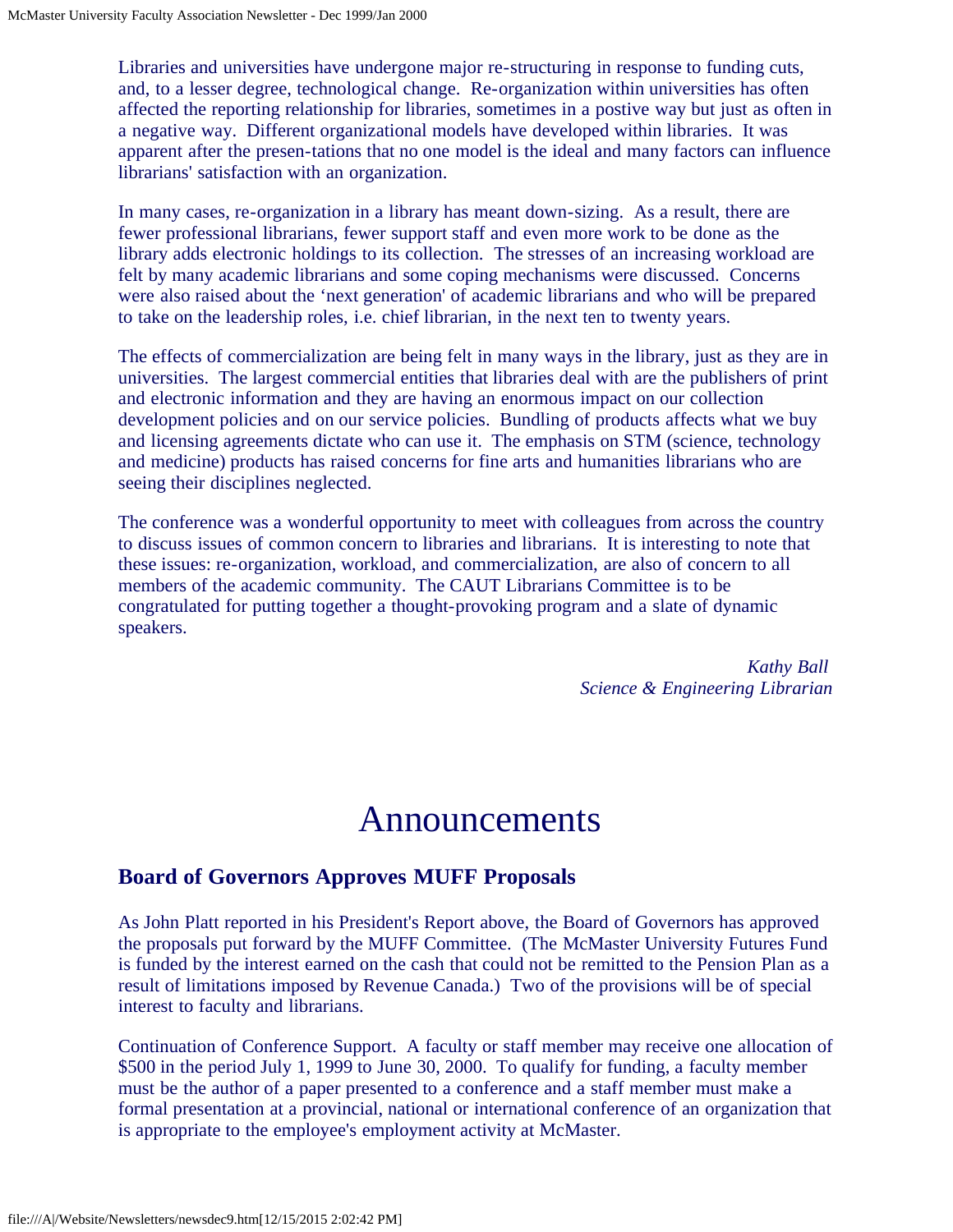Scholarships. MUFF has set aside \$100,000 to match donations made through the Changing Tomorrow Today campaign for scholarships for the children of members of the salaried pension plan. In this way the number of scholarships available at McMaster can be increased and it will support achievement of the campaign objectives.

### **Sun Shines on Missing Raincoat**

In the last MUFA Newsletter, we asked all those who had attended the Retirees' luncheon on November 3 to check that they had returned home with their own raincoat. We are happy to report that our request did not go unheeded and that the coats in question have been returned to their rightful owners.

### **Joint Committee Agrees to Raise Tuition Bursary for 1999/2000**

At its meeting on December 20, 1999, the Joint Committee agreed to raise the Tuition Bursary Benefit for 1999/2000, retroactive to September 1, 1999, to \$100 per credit up to a limit of \$3,000 per academic year for full- or part-time study at McMaster for eligible spouses and dependents.

\$200,000/year is set aside each year for the Tuition Bursary benefit. Since the full amount had not been used in previous years, surplus funds are now available for distribution this year. The Joint Committee will review the performance of the tuition benefit at its last meeting of the academic year (June 19) and, in accordance with its findings, set the amount of the bursary for September 2000.

### **Committee Assignments**

- Donald Wells (Political Science/Labour Studies) has agreed to represent MUFA on the McMaster Day Care Board.
- Andy Muller (Economics) joins MUFA's Retirement Issues Committee chaired by Herb Jenkins.
- In a recent ballot, MUFA Librarians decided that the librarian representative on the MUFA Executive should be one of the librarians on the Library Negotiations Committee. As a result of this vote, Kathy Ball becomes a member of the Library Negotiations Committee.

### **Welcome New MUFA Members**

- Sigal Balshine Psychology Dongya Yang Anthropology
- Vishwanath Baba Dean, Faculty of Business Robert Baber Computing & Software Samir E. Chidiac Civil Engineering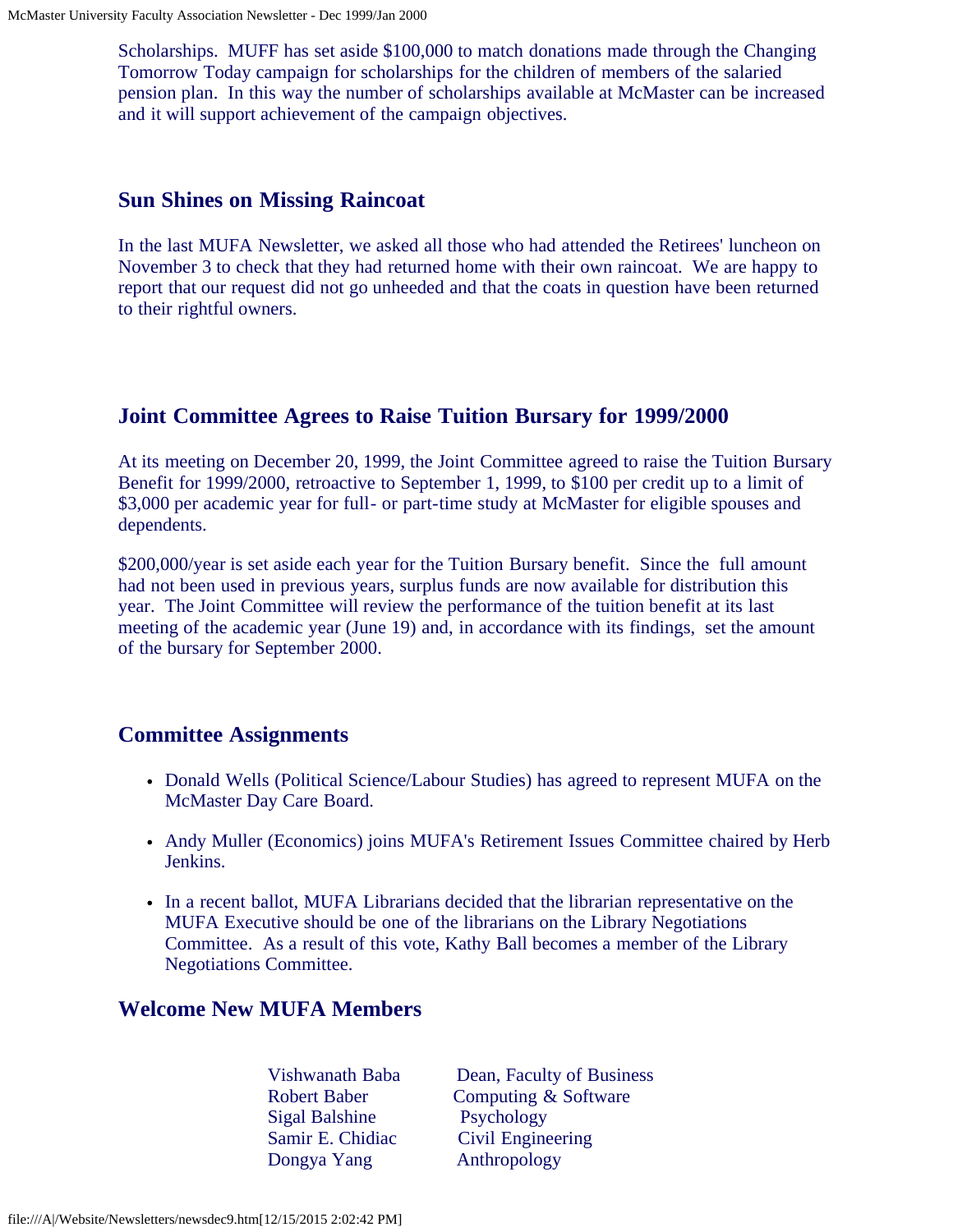## **For Rent**

- Dundas House, ravine lot, near busline. Groundfloor, also furnished basement. 2 bedrooms/bathrooms and a study. 1 April to 31 July 2000. Rent negotiable. For more information: 905 - 627 - 9468 or robrtsnj@mcmaster.ca.
- Looking to rent house to visiting scholar while away on research leave approximately July 2000-July 2001. 3 bedrooms. 20-25 minute walk from the University in Westdale. Please e-mail with further inquiries to richards@fhs.mcmaster.ca.

### **CAUT Credit Card Programme with Bank One International**

As you may have noticed in the September issue of the CAUT Bulleting, CAUT has launched a new credit card programme with Bank One International. Why Bank One? Bank One International is a Canadian Bank. Bank One offers a Visa affinity card, the most recognized credit card in the world, with no annual fee, a low introductory interest rate on balance transfers, substantial credit lines, a portfolio of travel services, and customer service available toll free 24 hours a day, seven days a week. Cash can be accessed through an international network of ATMs and financial institutions. Account payments can be made by mail, electronic banking or in person at any Canadian Visa financial institution.

The MUFA Office has a limited supply of application forms for interested members (mufa@mcmaster.ca or ext. 24682).

### **CAUT Announces New Car Rental Programme**

CAUT is pleased to announce a new car rental programme with Hertz Canada. The Hertz programme offers a 10% discount for CAUT members on Hertz standard daily, weekly, weekend and monthly rates (all car classes) for rentals in Canada and the U.S. A 5% discount is available on Hertz Leisure daily, weekly and monthly rates. Various discounts are also available in Europe and other international destinations.

The MUFA Office has a small supply of ID cards with upgrade coupons available to members who may use the service. Members can also avail themselves of the plan without a card by providing the booking agent with the CAUT programme number — 1158791.

# MUFA Holds Forum on Faculty Rights & Obligations during Work Stoppages by Other Groups

The recent strike by teaching assistants, as well as the threatened strike by part-time